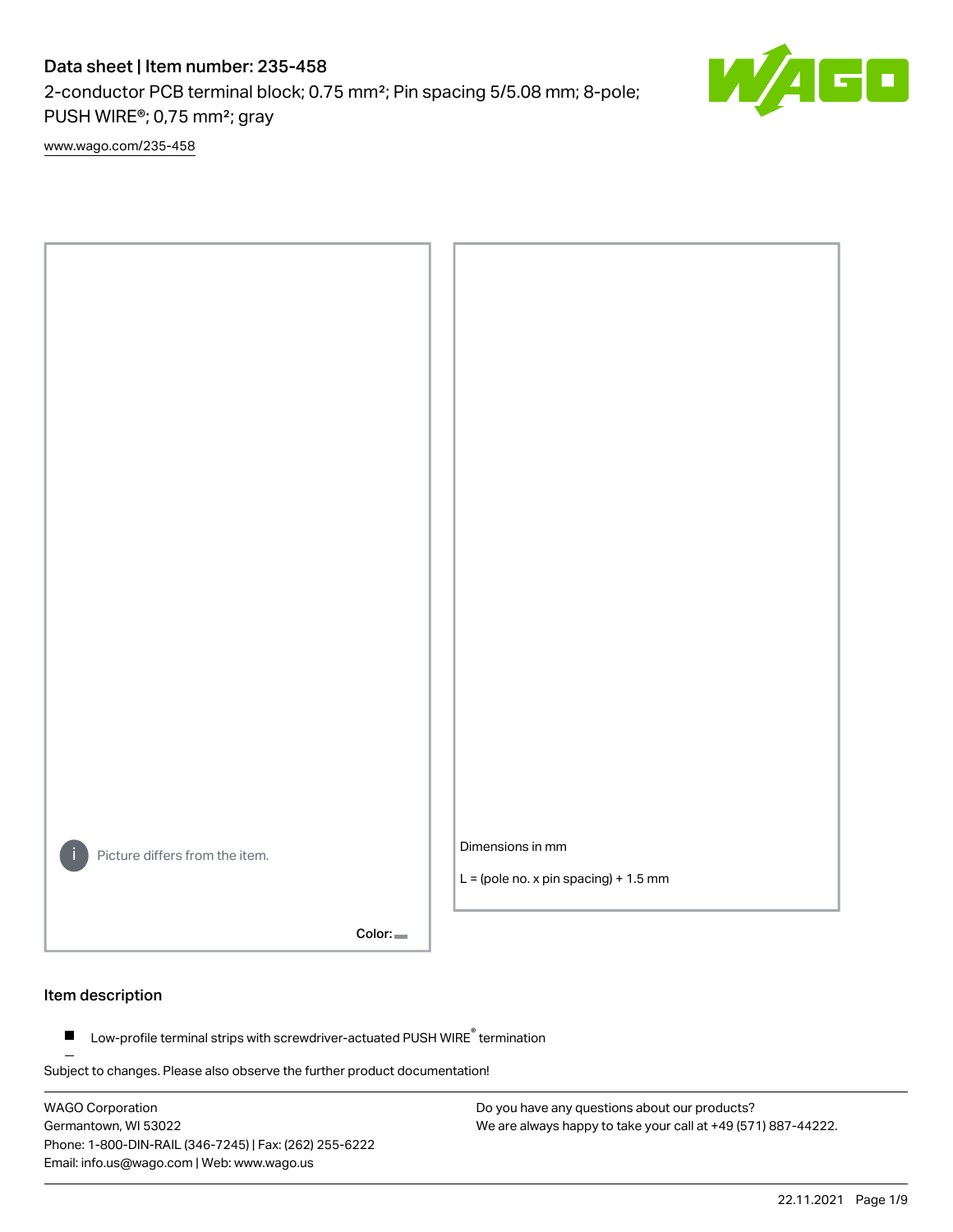[www.wago.com/235-458](http://www.wago.com/235-458)



- Double-conductor connection for supply and distribution of signals ideal for standard, single-conductor signal lines suitable for push-in termination
- $\blacksquare$ Double solder pins for high mechanical stability
- $\blacksquare$ Combines with all 235 Series modular terminal blocks
- $\blacksquare$ Set to metric or inch pin spacing by compressing terminal strips together or pulling them apart
- $\blacksquare$ Conductor removal via screwdriver (2.5mm x 0.4mm)
- $\blacksquare$ Also available with test slot

#### Data Notes

|  | . . | . .<br>÷<br>۰. | I<br>×<br>۰. |  |
|--|-----|----------------|--------------|--|
|  |     |                |              |  |
|  |     |                |              |  |

| Variants: | Other pole numbers                                               |
|-----------|------------------------------------------------------------------|
|           | Other colors                                                     |
|           | Mixed-color PCB connector strips                                 |
|           | Direct marking                                                   |
|           | Other versions (or variants) can be requested from WAGO Sales or |
|           | configured at https://configurator.wago.com/                     |

## Electrical data

## IEC Approvals

| Ratings per                 | IEC/EN 60664-1                                                        |
|-----------------------------|-----------------------------------------------------------------------|
| Rated voltage (III / 3)     | 250 V                                                                 |
| Rated surge voltage (III/3) | 4 <sub>k</sub> V                                                      |
| Rated voltage (III/2)       | 320 V                                                                 |
| Rated surge voltage (III/2) | 4 <sub>k</sub> V                                                      |
| Nominal voltage (II/2)      | 630 V                                                                 |
| Rated surge voltage (II/2)  | 4 <sub>k</sub> V                                                      |
| Rated current               | 10A                                                                   |
| Legend (ratings)            | $(III / 2)$ $\triangle$ Overvoltage category III / Pollution degree 2 |

## UL Approvals

| Approvals per                  | UL 1059 |
|--------------------------------|---------|
| Rated voltage UL (Use Group B) | 300 V   |
| Rated current UL (Use Group B) | 10 A    |
| Rated voltage UL (Use Group D) | 300 V   |
| Rated current UL (Use Group D) | 10A     |

Subject to changes. Please also observe the further product documentation!

| <b>WAGO Corporation</b>                                | Do you have any questions about our products?                 |
|--------------------------------------------------------|---------------------------------------------------------------|
| Germantown, WI 53022                                   | We are always happy to take your call at +49 (571) 887-44222. |
| Phone: 1-800-DIN-RAIL (346-7245)   Fax: (262) 255-6222 |                                                               |
| Email: info.us@wago.com   Web: www.wago.us             |                                                               |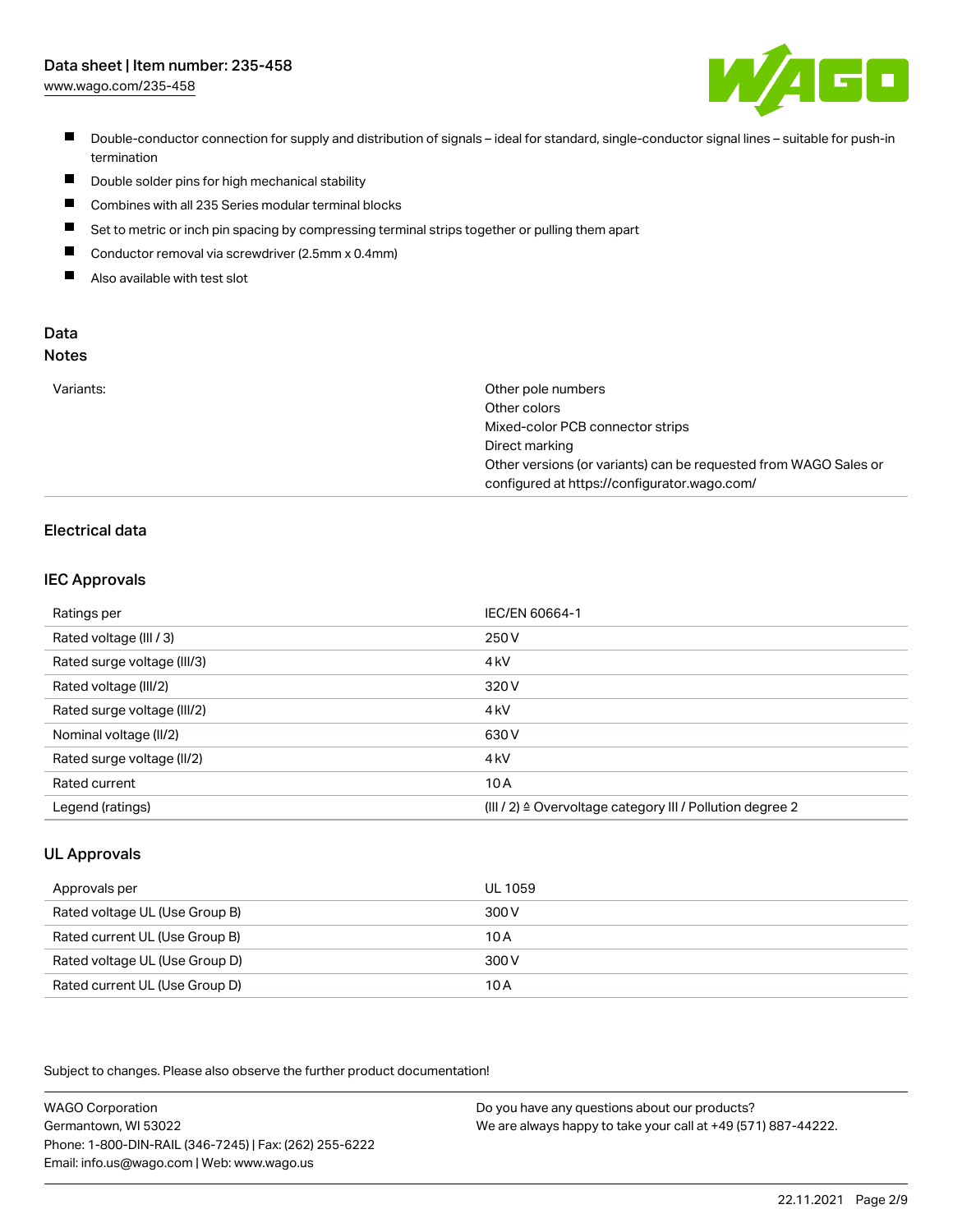

## CSA Approvals

| Approvals per                   | CSA   |
|---------------------------------|-------|
| Rated voltage CSA (Use Group B) | 300 V |
| Rated current CSA (Use Group B) | 10 A  |

### Connection data

| Total number of connection points | 16 |
|-----------------------------------|----|
| Total number of potentials        |    |
| Number of connection types        |    |
| Number of levels                  |    |

### Connection 1

| Connection technology                             | PUSH WIRE                               |
|---------------------------------------------------|-----------------------------------------|
| Actuation type                                    | Operating tool                          |
| Solid conductor                                   | $0.250.75$ mm <sup>2</sup> / 24  18 AWG |
| Fine-stranded conductor; with uninsulated ferrule | $0.250.34$ mm <sup>2</sup>              |
| Strip length                                      | $910$ mm / 0.35  0.39 inch              |
| Conductor connection direction to PCB             | 0°                                      |
| Number of poles                                   | 8                                       |

## Physical data

| Pin spacing                          | 5/5.08 mm / 0.197/0.2 inch |
|--------------------------------------|----------------------------|
| Width                                | 41.5 mm / 1.634 inch       |
| Height                               | 12.8 mm / 0.504 inch       |
| Height from the surface              | 9.2 mm / 0.362 inch        |
| Depth                                | 12.5 mm / 0.492 inch       |
| Solder pin length                    | $3.6 \,\mathrm{mm}$        |
| Solder pin dimensions                | $0.8 \times 0.4$ mm        |
| Drilled hole diameter with tolerance | 1 <sup>(+0.1)</sup> mm     |

## PCB contact

| PCB Contact                         | TH .                                     |
|-------------------------------------|------------------------------------------|
| Solder pin arrangement              | over the entire terminal strip (in-line) |
| Number of solder pins per potential |                                          |

Subject to changes. Please also observe the further product documentation!

| <b>WAGO Corporation</b>                                | Do you have any questions about our products?                 |
|--------------------------------------------------------|---------------------------------------------------------------|
| Germantown, WI 53022                                   | We are always happy to take your call at +49 (571) 887-44222. |
| Phone: 1-800-DIN-RAIL (346-7245)   Fax: (262) 255-6222 |                                                               |
| Email: info.us@wago.com   Web: www.wago.us             |                                                               |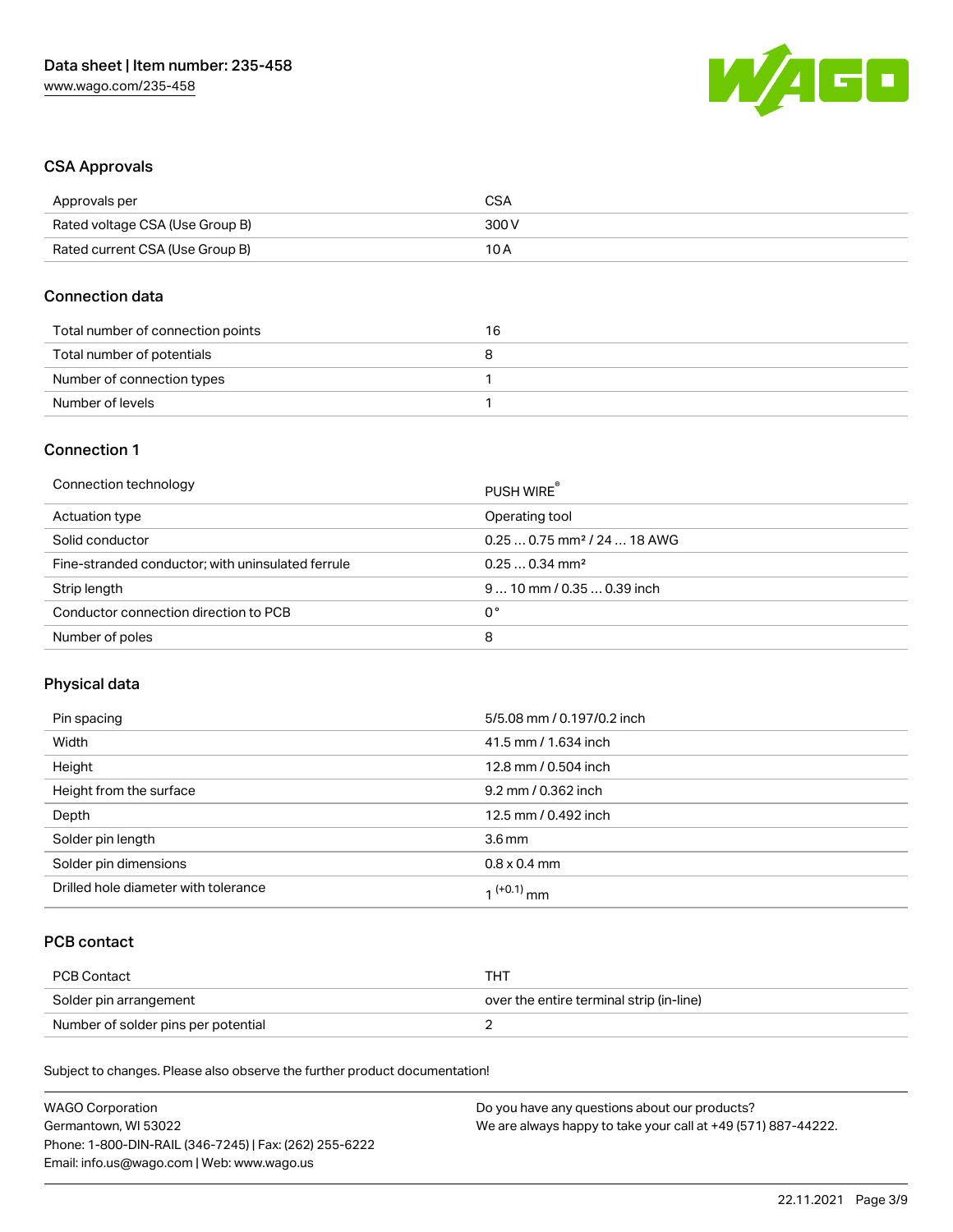

## Material data

| Color                       | gray                                  |
|-----------------------------|---------------------------------------|
| Material group              |                                       |
| Insulation material         | Polyamide (PA66)                      |
| Flammability class per UL94 | V <sub>0</sub>                        |
| Clamping spring material    | Chrome nickel spring steel (CrNi)     |
| Contact material            | Electrolytic copper $(E_{\text{Cl}})$ |
| Contact plating             | tin-plated                            |
| Fire load                   | 0.092 MJ                              |
| Weight                      | 5.6g                                  |

#### Environmental requirements

| Limit temperature range | +105 °C<br>- 60  . |  |
|-------------------------|--------------------|--|
|-------------------------|--------------------|--|

## Commercial data

| Product Group         | 4 (Printed Circuit) |
|-----------------------|---------------------|
| PU (SPU)              | 100 (25) Stück      |
| Packaging type        | box                 |
| Country of origin     | CН                  |
| <b>GTIN</b>           | 4044918656214       |
| Customs tariff number | 85369010000         |

### Approvals / Certificates

#### Country specific Approvals

|                                        |                                 | Certificate               |
|----------------------------------------|---------------------------------|---------------------------|
| Approval                               | <b>Additional Approval Text</b> | name                      |
| <b>CCA</b><br>DEKRA Certification B.V. | EN 60947                        | NTR NL-<br>7144           |
| <b>CCA</b><br>DEKRA Certification B.V. | EN 60947                        | 2149549.02                |
| <b>CCA</b><br>DEKRA Certification B.V. | EN 60998                        | NTR <sub>NL</sub><br>6919 |
|                                        |                                 |                           |

Subject to changes. Please also observe the further product documentation!

WAGO Corporation Germantown, WI 53022 Phone: 1-800-DIN-RAIL (346-7245) | Fax: (262) 255-6222 Email: info.us@wago.com | Web: www.wago.us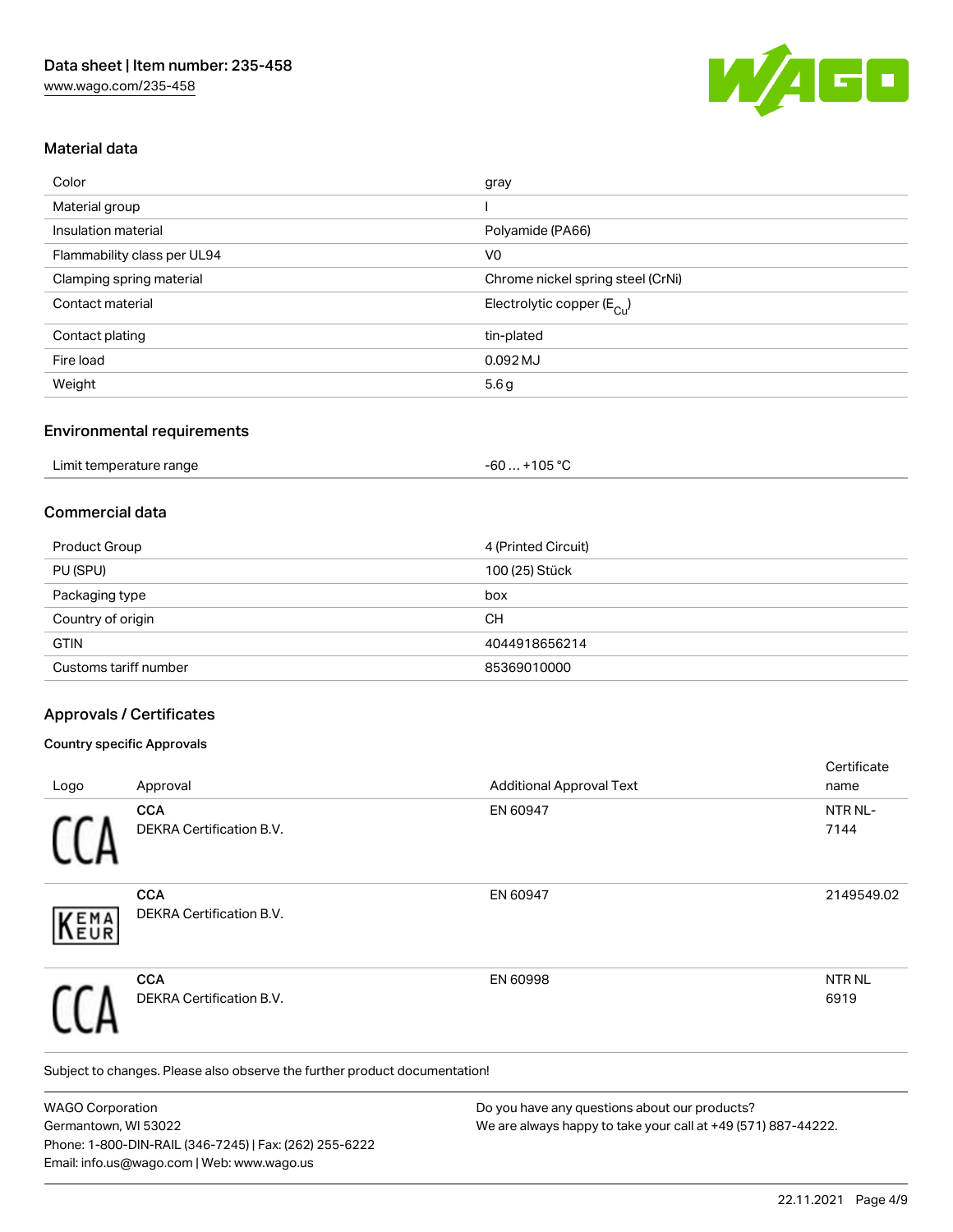

| <b>CCN</b> | <b>CCA</b><br>DEKRA Certification B.V.              | EN 60947-7-4 | NTR NL-<br>7774 |
|------------|-----------------------------------------------------|--------------|-----------------|
| /VDE       | <b>VDE</b><br>VDE Prüf- und Zertifizierungsinstitut | EN 60947     | 40029328        |

#### Ship Approvals

| Logo | Approval                                  | <b>Additional Approval Text</b> | Certificate<br>name               |
|------|-------------------------------------------|---------------------------------|-----------------------------------|
| ABS  | <b>ABS</b><br>American Bureau of Shipping | $\overline{\phantom{0}}$        | $19-$<br>HG1869876-<br><b>PDA</b> |
|      | <b>DNV GL</b>                             |                                 | TAE000016Z                        |
|      | Det Norske Veritas, Germanischer Lloyd    |                                 |                                   |

#### UL-Approvals

| Logo   | Approval                            | <b>Additional Approval Text</b> | Certificate<br>name |
|--------|-------------------------------------|---------------------------------|---------------------|
| $\Box$ | UL<br>UL International Germany GmbH | $\overline{\phantom{0}}$        | E45172              |

# Optional accessories

| errules |
|---------|

| Ferrule |                                                                                                   |                      |
|---------|---------------------------------------------------------------------------------------------------|----------------------|
|         | Item no.: 216-101                                                                                 |                      |
|         | Ferrule; Sleeve for 0.5 mm <sup>2</sup> / AWG 22; uninsulated; electro-tin plated; silver-colored | www.wago.com/216-101 |
|         | Item no.: 216-104                                                                                 |                      |
|         | Ferrule; Sleeve for 1.5 mm <sup>2</sup> / AWG 16; uninsulated; electro-tin plated; silver-colored | www.wago.com/216-104 |
|         | Item no.: 216-106                                                                                 |                      |
|         | Ferrule; Sleeve for 2.5 mm <sup>2</sup> / AWG 14; uninsulated; electro-tin plated; silver-colored | www.wago.com/216-106 |
|         | Item no.: 216-107                                                                                 |                      |
|         | Ferrule; Sleeve for 4 mm <sup>2</sup> / AWG 12; uninsulated; electro-tin plated                   | www.wago.com/216-107 |
|         | Item no.: 216-108                                                                                 |                      |
|         | Ferrule; Sleeve for 6 mm <sup>2</sup> / AWG 10; uninsulated; electro-tin plated; silver-colored   | www.wago.com/216-108 |

Subject to changes. Please also observe the further product documentation!

| <b>WAGO Corporation</b>                                                               | Do you have any questions about our products? |  |
|---------------------------------------------------------------------------------------|-----------------------------------------------|--|
| We are always happy to take your call at +49 (571) 887-44222.<br>Germantown, WI 53022 |                                               |  |
| Phone: 1-800-DIN-RAIL (346-7245)   Fax: (262) 255-6222                                |                                               |  |
| Email: info.us@wago.com   Web: www.wago.us                                            |                                               |  |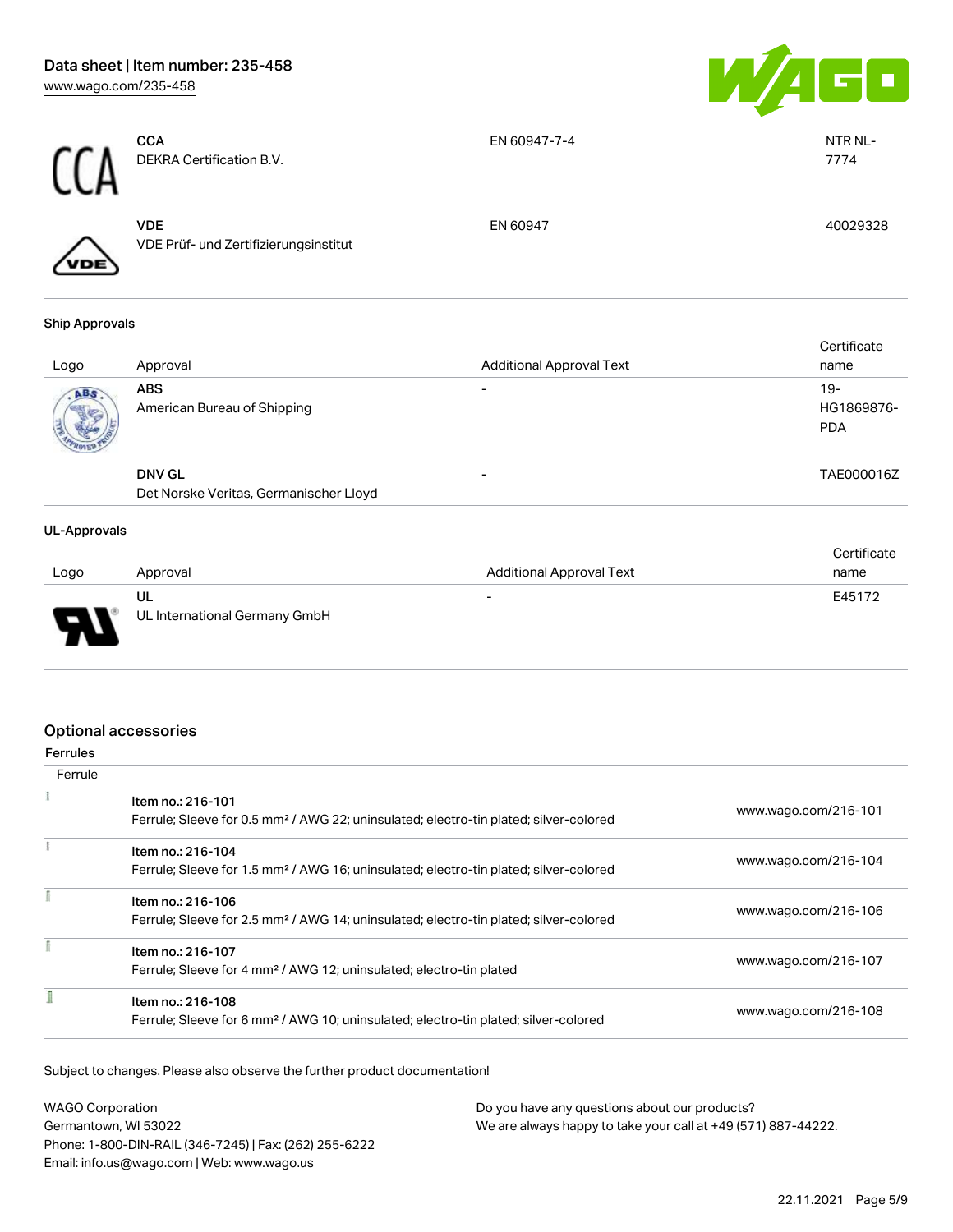[www.wago.com/235-458](http://www.wago.com/235-458)



|    | Item no.: 216-109<br>Ferrule; Sleeve for 10 mm <sup>2</sup> / AWG 8; uninsulated; electro-tin plated                                                                               | www.wago.com/216-109 |
|----|------------------------------------------------------------------------------------------------------------------------------------------------------------------------------------|----------------------|
|    | Item no.: 216-102<br>Ferrule; Sleeve for 0.75 mm <sup>2</sup> / AWG 20; uninsulated; electro-tin plated; silver-colored                                                            | www.wago.com/216-102 |
|    | Item no.: 216-103<br>Ferrule; Sleeve for 1 mm <sup>2</sup> / AWG 18; uninsulated; electro-tin plated                                                                               | www.wago.com/216-103 |
| Л  | Item no.: 216-110<br>Ferrule; Sleeve for 16 mm <sup>2</sup> / AWG 6; uninsulated; electro-tin plated; metallic brown                                                               | www.wago.com/216-110 |
|    | Item no.: 216-123<br>Ferrule; Sleeve for 1 mm <sup>2</sup> / AWG 18; uninsulated; electro-tin plated; silver-colored                                                               | www.wago.com/216-123 |
|    | Item no.: 216-122<br>Ferrule; Sleeve for 0.75 mm <sup>2</sup> / AWG 20; uninsulated; electro-tin plated; silver-colored                                                            | www.wago.com/216-122 |
| I. | Item no.: 216-124<br>Ferrule; Sleeve for 1.5 mm <sup>2</sup> / AWG 16; uninsulated; electro-tin plated                                                                             | www.wago.com/216-124 |
|    | Item no.: 216-142<br>Ferrule; Sleeve for 0.75 mm <sup>2</sup> / 18 AWG; uninsulated; electro-tin plated; electrolytic copper; gastight<br>crimped; acc. to DIN 46228, Part 1/08.92 | www.wago.com/216-142 |
|    | Item no.: 216-132<br>Ferrule; Sleeve for 0.34 mm <sup>2</sup> / AWG 24; uninsulated; electro-tin plated                                                                            | www.wago.com/216-132 |
|    | Item no.: 216-121<br>Ferrule; Sleeve for 0.5 mm <sup>2</sup> / AWG 22; uninsulated; electro-tin plated; silver-colored                                                             | www.wago.com/216-121 |
|    | Item no.: 216-143<br>Ferrule; Sleeve for 1 mm <sup>2</sup> / AWG 18; uninsulated; electro-tin plated; electrolytic copper; gastight<br>crimped; acc. to DIN 46228, Part 1/08.92    | www.wago.com/216-143 |
|    | Item no.: 216-131<br>Ferrule; Sleeve for 0.25 mm <sup>2</sup> / AWG 24; uninsulated; electro-tin plated; silver-colored                                                            | www.wago.com/216-131 |
|    | Item no.: 216-141<br>Ferrule; Sleeve for 0.5 mm <sup>2</sup> / 20 AWG; uninsulated; electro-tin plated; electrolytic copper; gastight<br>crimped; acc. to DIN 46228, Part 1/08.92  | www.wago.com/216-141 |
|    | Item no.: 216-152<br>Ferrule; Sleeve for 0.34 mm <sup>2</sup> / AWG 24; uninsulated; electro-tin plated                                                                            | www.wago.com/216-152 |
|    | Item no.: 216-203<br>Ferrule; Sleeve for 1 mm <sup>2</sup> / AWG 18; insulated; electro-tin plated; red                                                                            | www.wago.com/216-203 |
| n  | Item no.: 216-206<br>Ferrule; Sleeve for 2.5 mm <sup>2</sup> / AWG 14; insulated; electro-tin plated; blue                                                                         | www.wago.com/216-206 |
|    | Item no.: 216-207<br>Ferrule; Sleeve for 4 mm <sup>2</sup> / AWG 12; insulated; electro-tin plated; gray                                                                           | www.wago.com/216-207 |
|    | Item no.: 216-202<br>Ferrule; Sleeve for 0.75 mm <sup>2</sup> / 18 AWG; insulated; electro-tin plated; gray                                                                        | www.wago.com/216-202 |

WAGO Corporation Germantown, WI 53022 Phone: 1-800-DIN-RAIL (346-7245) | Fax: (262) 255-6222 Email: info.us@wago.com | Web: www.wago.us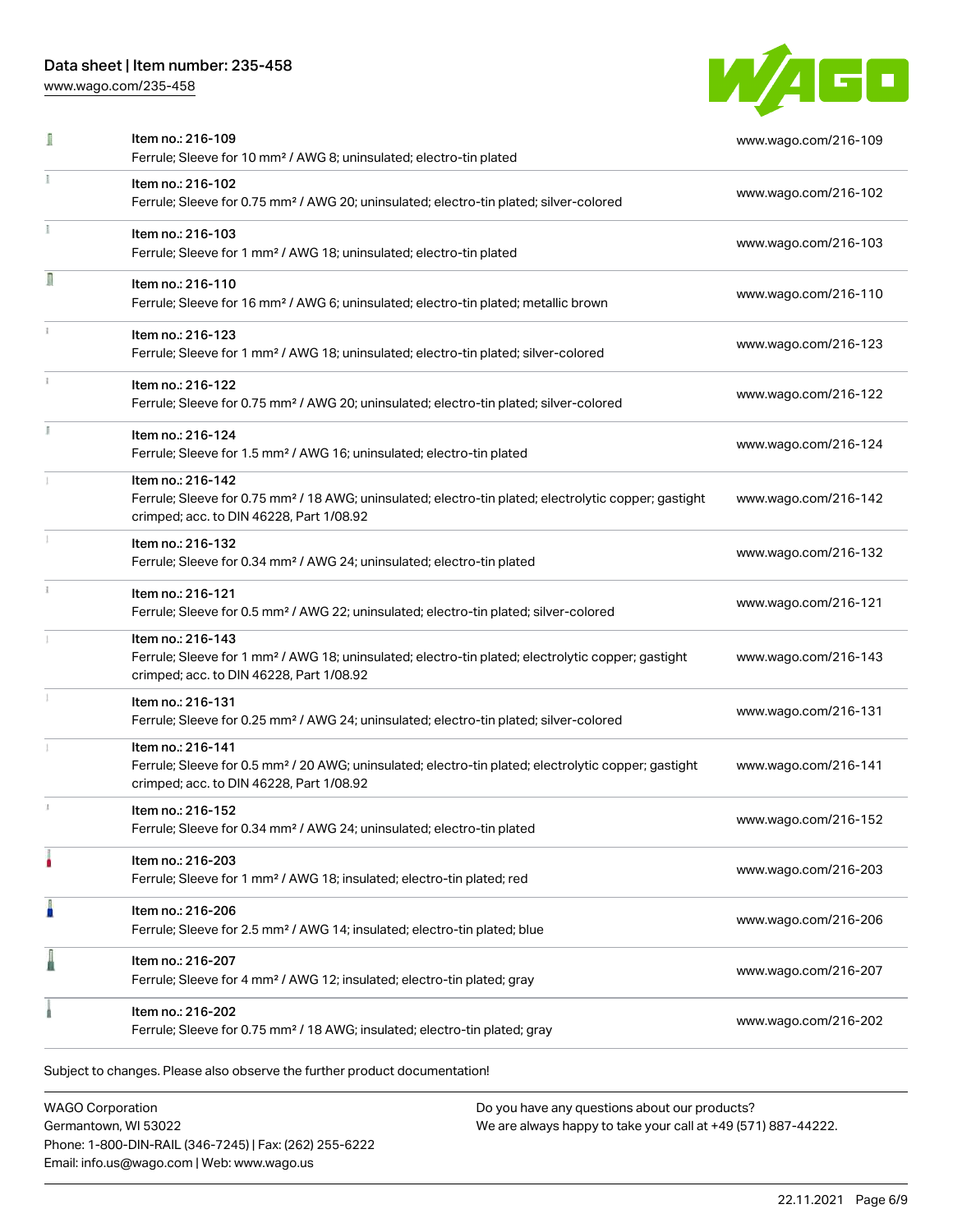[www.wago.com/235-458](http://www.wago.com/235-458)



|   | Item no.: 216-151<br>Ferrule; Sleeve for 0.25 mm <sup>2</sup> / AWG 24; uninsulated; electro-tin plated                                                                                                    | www.wago.com/216-151 |
|---|------------------------------------------------------------------------------------------------------------------------------------------------------------------------------------------------------------|----------------------|
| Â | Item no.: 216-204<br>Ferrule; Sleeve for 1.5 mm <sup>2</sup> / AWG 16; insulated; electro-tin plated; black                                                                                                | www.wago.com/216-204 |
|   | Item no.: 216-209<br>Ferrule; Sleeve for 10 mm <sup>2</sup> / AWG 8; insulated; electro-tin plated; red                                                                                                    | www.wago.com/216-209 |
|   | Item no.: 216-205<br>Ferrule; Sleeve for 2.08 mm <sup>2</sup> / AWG 14; insulated; electro-tin plated; yellow                                                                                              | www.wago.com/216-205 |
|   | Item no.: 216-144<br>Ferrule; Sleeve for 1.5 mm <sup>2</sup> / AWG 16; uninsulated; electro-tin plated; electrolytic copper; gastight<br>crimped; acc. to DIN 46228, Part 1/08.92; silver-colored          | www.wago.com/216-144 |
|   | Item no.: 216-208<br>Ferrule; Sleeve for 6 mm <sup>2</sup> / AWG 10; insulated; electro-tin plated; electrolytic copper; gastight crimped; www.wago.com/216-208<br>acc. to DIN 46228, Part 4/09.90; yellow |                      |
|   | Item no.: 216-201<br>Ferrule; Sleeve for 0.5 mm <sup>2</sup> / 20 AWG; insulated; electro-tin plated; white                                                                                                | www.wago.com/216-201 |
|   | Item no.: 216-223<br>Ferrule; Sleeve for 1 mm <sup>2</sup> / AWG 18; insulated; electro-tin plated; red                                                                                                    | www.wago.com/216-223 |
|   | Item no.: 216-210<br>Ferrule; Sleeve for 16 mm <sup>2</sup> / AWG 6; insulated; electro-tin plated; electrolytic copper; gastight crimped; www.wago.com/216-210<br>acc. to DIN 46228, Part 4/09.90; blue   |                      |
|   | Item no.: 216-241<br>Ferrule; Sleeve for 0.5 mm <sup>2</sup> / 20 AWG; insulated; electro-tin plated; electrolytic copper; gastight<br>crimped; acc. to DIN 46228, Part 4/09.90; white                     | www.wago.com/216-241 |
|   | Item no.: 216-242<br>Ferrule; Sleeve for 0.75 mm <sup>2</sup> / 18 AWG; insulated; electro-tin plated; electrolytic copper; gastight<br>crimped; acc. to DIN 46228, Part 4/09.90; gray                     | www.wago.com/216-242 |
|   | Item no.: 216-222<br>Ferrule; Sleeve for 0.75 mm <sup>2</sup> / 18 AWG; insulated; electro-tin plated; gray                                                                                                | www.wago.com/216-222 |
|   | Item no.: 216-221<br>Ferrule; Sleeve for 0.5 mm <sup>2</sup> / 20 AWG; insulated; electro-tin plated; white                                                                                                | www.wago.com/216-221 |
|   | Item no.: 216-224<br>Ferrule; Sleeve for 1.5 mm <sup>2</sup> / AWG 16; insulated; electro-tin plated; black                                                                                                | www.wago.com/216-224 |
|   | Item no.: 216-243<br>Ferrule; Sleeve for 1 mm <sup>2</sup> / AWG 18; insulated; electro-tin plated; electrolytic copper; gastight crimped; www.wago.com/216-243<br>acc. to DIN 46228, Part 4/09.90; red    |                      |
| 1 | Item no.: 216-244<br>Ferrule; Sleeve for 1.5 mm <sup>2</sup> / AWG 16; insulated; electro-tin plated; electrolytic copper; gastight<br>crimped; acc. to DIN 46228, Part 4/09.90; black                     | www.wago.com/216-244 |
|   | Item no.: 216-263<br>Ferrule; Sleeve for 1 mm <sup>2</sup> / AWG 18; insulated; electro-tin plated; electrolytic copper; gastight crimped; www.wago.com/216-263<br>acc. to DIN 46228, Part 4/09.90; red    |                      |

Subject to changes. Please also observe the further product documentation!

WAGO Corporation Germantown, WI 53022 Phone: 1-800-DIN-RAIL (346-7245) | Fax: (262) 255-6222 Email: info.us@wago.com | Web: www.wago.us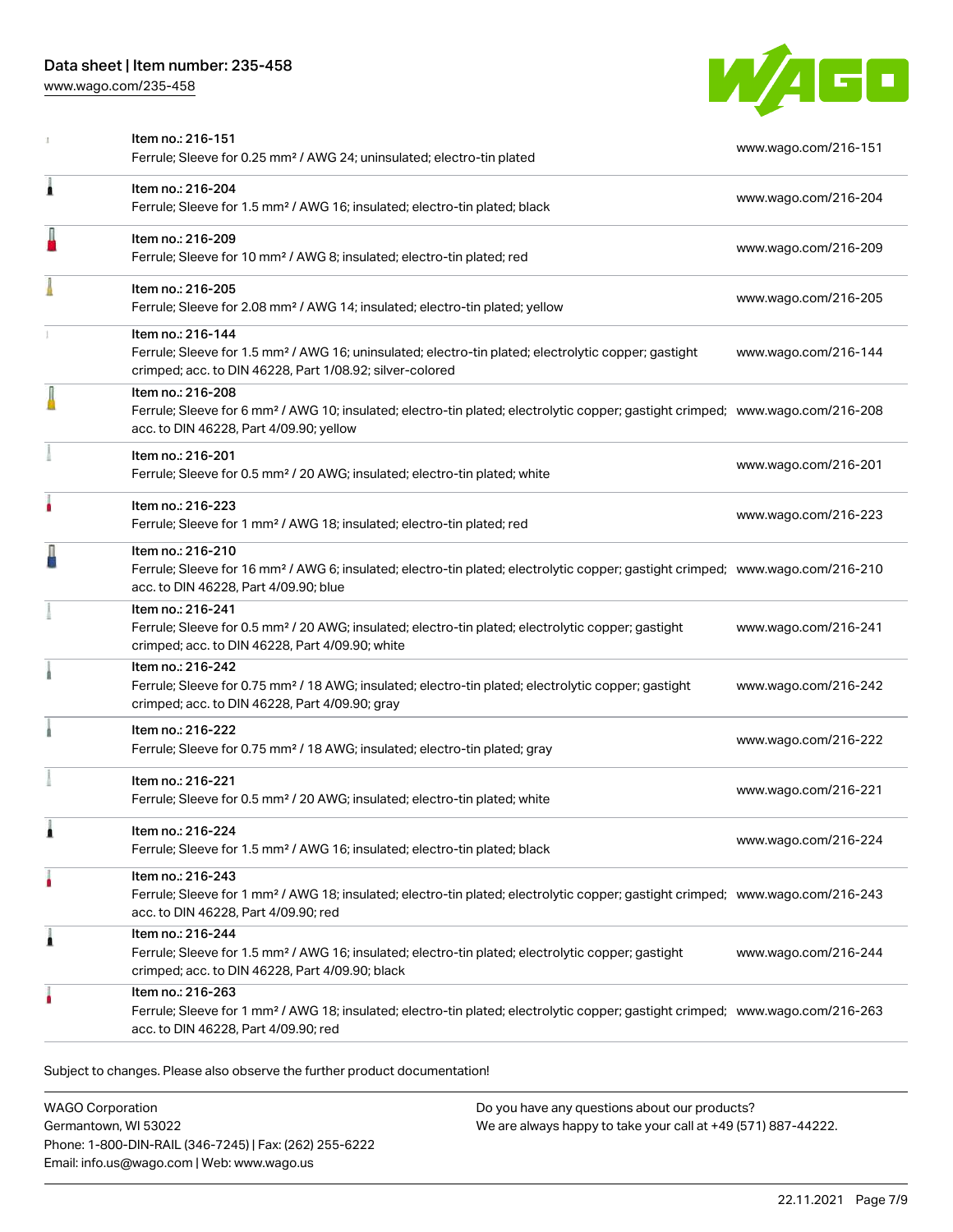[www.wago.com/235-458](http://www.wago.com/235-458)



| Ω                                                              | Item no.: 216-246<br>Ferrule; Sleeve for 2.5 mm <sup>2</sup> / AWG 14; insulated; electro-tin plated; electrolytic copper; gastight<br>crimped; acc. to DIN 46228, Part 4/09.90; blue                      |     | www.wago.com/216-246 |  |
|----------------------------------------------------------------|------------------------------------------------------------------------------------------------------------------------------------------------------------------------------------------------------------|-----|----------------------|--|
| Ä                                                              | Item no.: 216-266<br>Ferrule; Sleeve for 2.5 mm <sup>2</sup> / AWG 14; insulated; electro-tin plated; electrolytic copper; gastight<br>crimped; acc. to DIN 46228, Part 4/09.90; blue                      |     | www.wago.com/216-266 |  |
| Â                                                              | Item no.: 216-264<br>Ferrule; Sleeve for 1.5 mm <sup>2</sup> / AWG 16; insulated; electro-tin plated; electrolytic copper; gastight<br>crimped; acc. to DIN 46228, Part 4/09.90; black                     |     | www.wago.com/216-264 |  |
| Â                                                              | Item no.: 216-284<br>Ferrule; Sleeve for 1.5 mm <sup>2</sup> / AWG 16; insulated; electro-tin plated; electrolytic copper; gastight<br>crimped; acc. to DIN 46228, Part 4/09.90; black                     |     | www.wago.com/216-284 |  |
| A                                                              | Item no.: 216-286<br>Ferrule; Sleeve for 2.5 mm <sup>2</sup> / AWG 14; insulated; electro-tin plated; electrolytic copper; gastight<br>crimped; acc. to DIN 46228, Part 4/09.90; blue                      |     | www.wago.com/216-286 |  |
|                                                                | Item no.: 216-287<br>Ferrule; Sleeve for 4 mm <sup>2</sup> / AWG 12; insulated; electro-tin plated; electrolytic copper; gastight crimped; www.wago.com/216-287<br>acc. to DIN 46228, Part 4/09.90; gray   |     |                      |  |
|                                                                | Item no.: 216-262<br>Ferrule; Sleeve for 0.75 mm <sup>2</sup> / 18 AWG; insulated; electro-tin plated; electrolytic copper; gastight<br>crimped; acc. to DIN 46228, Part 4/09.90; gray                     |     | www.wago.com/216-262 |  |
|                                                                | Item no.: 216-288<br>Ferrule; Sleeve for 6 mm <sup>2</sup> / AWG 10; insulated; electro-tin plated; electrolytic copper; gastight crimped; www.wago.com/216-288<br>acc. to DIN 46228, Part 4/09.90; yellow |     |                      |  |
|                                                                | Item no.: 216-289<br>Ferrule; Sleeve for 10 mm <sup>2</sup> / AWG 8; insulated; electro-tin plated; electrolytic copper; gastight crimped; www.wago.com/216-289<br>acc. to DIN 46228, Part 4/09.90; red    |     |                      |  |
|                                                                | Item no.: 216-301<br>Ferrule; Sleeve for 0.25 mm <sup>2</sup> / AWG 24; insulated; electro-tin plated; yellow                                                                                              |     | www.wago.com/216-301 |  |
|                                                                | Item no.: 216-321<br>Ferrule; Sleeve for 0.25 mm <sup>2</sup> / AWG 24; insulated; electro-tin plated; yellow                                                                                              |     | www.wago.com/216-321 |  |
| i.                                                             | Item no.: 216-322<br>Ferrule; Sleeve for 0.34 mm <sup>2</sup> / 22 AWG; insulated; electro-tin plated; green                                                                                               |     | www.wago.com/216-322 |  |
|                                                                | Item no.: 216-267<br>Ferrule; Sleeve for 4 mm <sup>2</sup> / AWG 12; insulated; electro-tin plated; electrolytic copper; gastight crimped; www.wago.com/216-267<br>acc. to DIN 46228, Part 4/09.90; gray   |     |                      |  |
| ı                                                              | Item no.: 216-302<br>Ferrule; Sleeve for 0.34 mm <sup>2</sup> / 22 AWG; insulated; electro-tin plated; light turquoise                                                                                     |     | www.wago.com/216-302 |  |
| <b>Downloads</b><br><b>Documentation</b>                       |                                                                                                                                                                                                            |     |                      |  |
| <b>Additional Information</b><br><b>Technical explanations</b> | 2019 Apr 3                                                                                                                                                                                                 | pdf | Download             |  |
|                                                                | Subject to changes. Please also observe the further product documentation!                                                                                                                                 |     |                      |  |

| <b>WAGO Corporation</b>                                | Do you have any questions about our products?                 |
|--------------------------------------------------------|---------------------------------------------------------------|
| Germantown, WI 53022                                   | We are always happy to take your call at +49 (571) 887-44222. |
| Phone: 1-800-DIN-RAIL (346-7245)   Fax: (262) 255-6222 |                                                               |
| Email: info.us@wago.com   Web: www.wago.us             |                                                               |